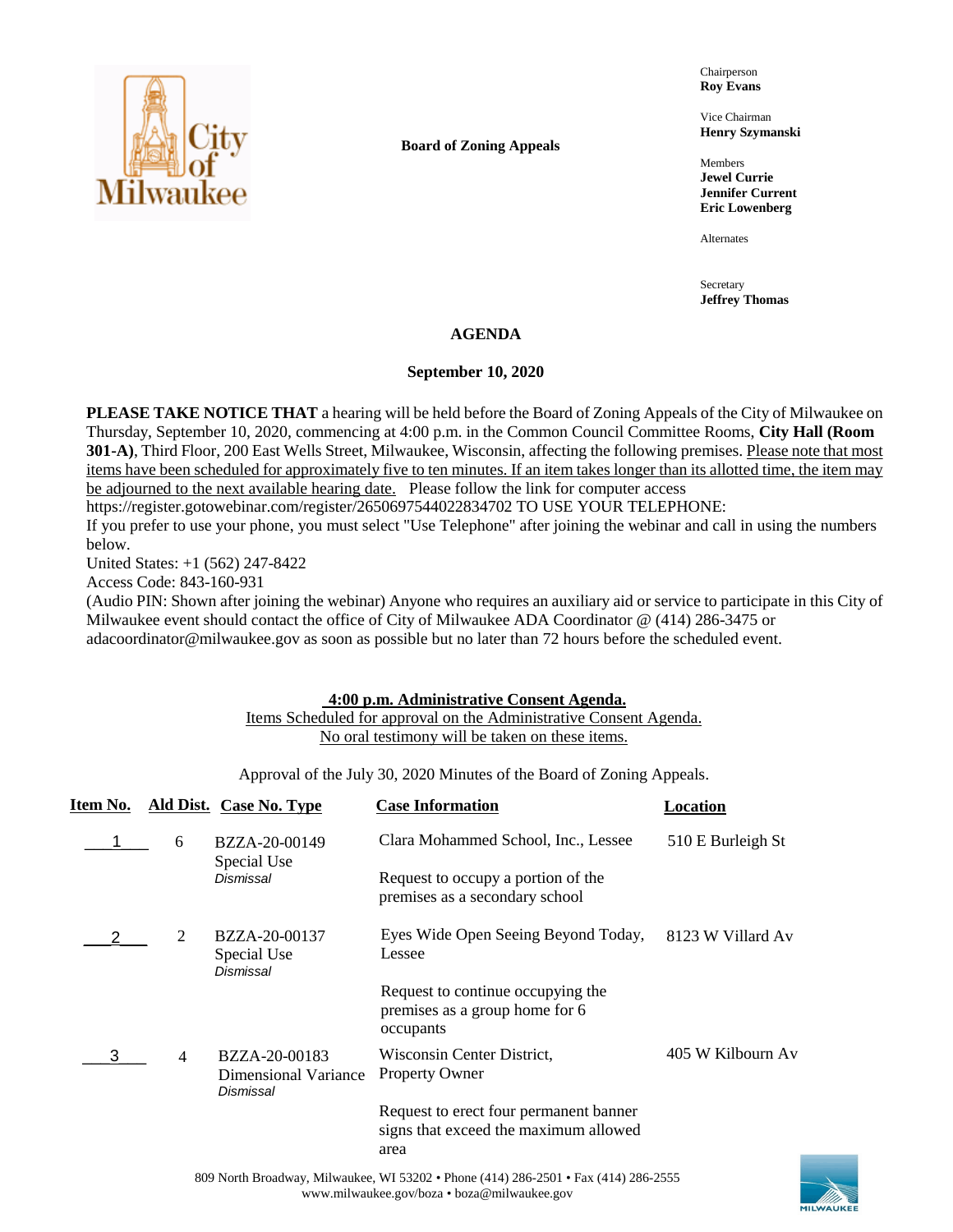|                                                                    |  |                                  | Board of Zoning Appeals, Hearing on Thursday, September 10, 2020 |          |
|--------------------------------------------------------------------|--|----------------------------------|------------------------------------------------------------------|----------|
|                                                                    |  | Item No. Ald Dist. Case No. Type | <b>Case Information</b>                                          | Location |
|                                                                    |  |                                  |                                                                  |          |
| 4:00 p.m. Administrative Consent Agenda (continued)                |  |                                  |                                                                  |          |
| Items Scheduled for approval on the Administrative Consent Agenda. |  |                                  |                                                                  |          |

No oral testimony will be taken on these items.

|  | BZCM-20-00003<br>Extension of Time | Let the Children Come Learning<br>Academy, LLC, Lessee                                | 4700 N 76Th St |
|--|------------------------------------|---------------------------------------------------------------------------------------|----------------|
|  |                                    | Request for an extension of time to<br>comply with the conditions of<br>BZZA-18-00074 |                |

**4:00 p.m. Consent Agenda.**

Items Scheduled for approval on the Consent Agenda. No oral testimony will be taken on these items.

*If there are any objections to these approvals, please make them known to the Board office in writing at least 24 hours prior to the time of the hearing. If written objections to these approvals are received, the item will not be approved and will be held for a public hearing to allow additional testimony.*

| 5 | 7  | BZZA-20-00178<br>Special Use                           | MacPyles Corporation, Lessee<br>Request to continue occupying the<br>premises as a restaurant with a<br>drive-through facility                                                                   | 4925 W Hampton Av |
|---|----|--------------------------------------------------------|--------------------------------------------------------------------------------------------------------------------------------------------------------------------------------------------------|-------------------|
| 6 | 8  | BZZA-20-00197<br>Special Use                           | Jehova Tronara Church, AIC, Lessee<br>Request to continue occupying a portion<br>of the premises as a religious assembly<br>hall and social service facility (this is a<br>new operator)         | 2925 W Lincoln Av |
|   | 10 | BZZA-20-00163<br>Use Variance,<br>Dimensional Variance | Wisconsin Lutheran High School,<br><b>Property Owner</b><br>Request to construct an accessory<br>building (garage) for indoor storage use<br>that exceeds the maximum allowed<br>sidewall height | 330 N Glenview Av |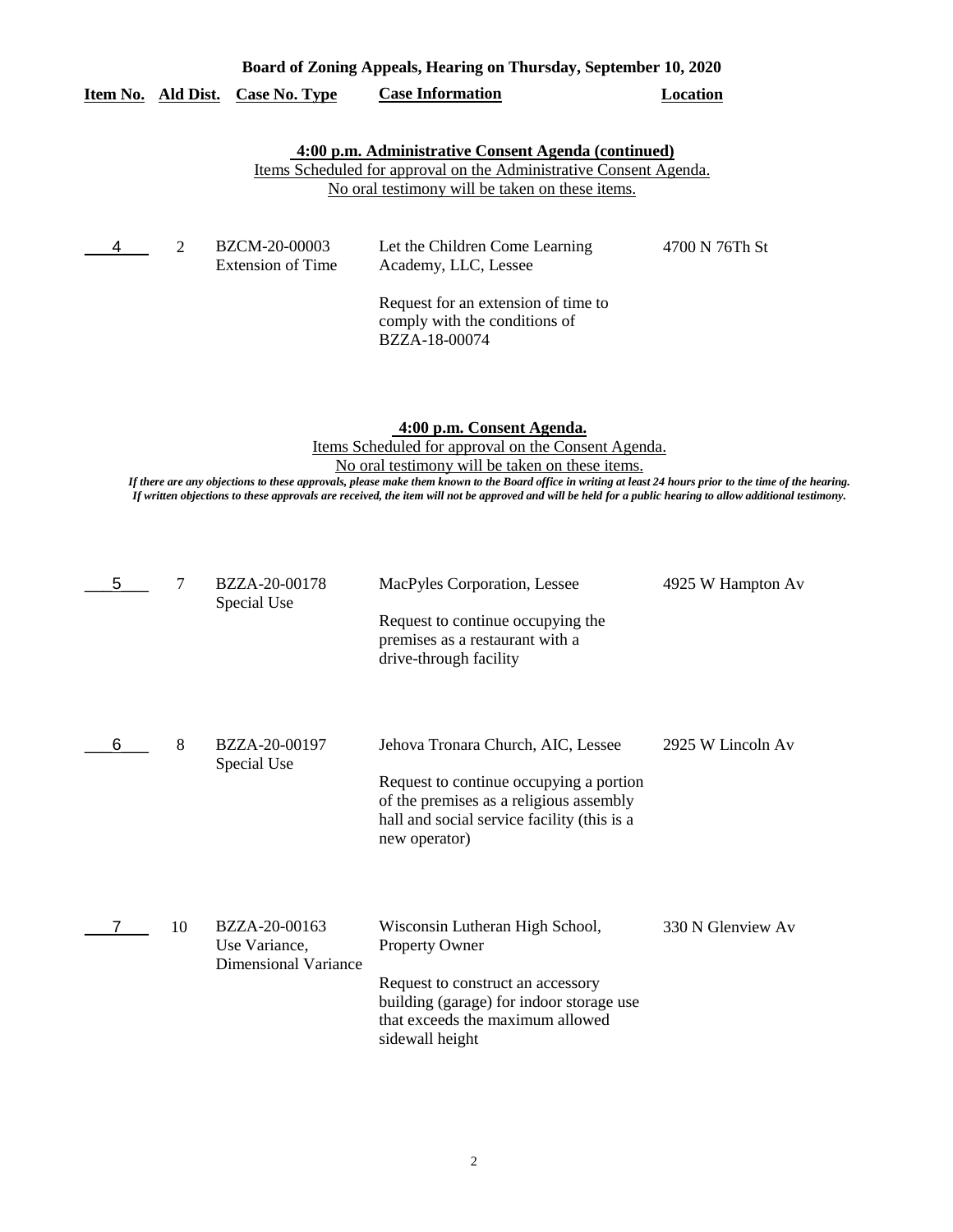|    | 4:00 p.m. Consent Agenda.<br>Items Scheduled for approval on the Consent Agenda.<br>No oral testimony will be taken on these items.<br>If there are any objections to these approvals, please make them known to the Board office in writing at least 24 hours prior to the time of the hearing.<br>If written objections to these approvals are received, the item will not be approved and will be held for a public hearing to allow additional testimony. |                                                                               |                                                                                                                                                                                                                                                                                                                                                                                                                                                  |                  |  |
|----|---------------------------------------------------------------------------------------------------------------------------------------------------------------------------------------------------------------------------------------------------------------------------------------------------------------------------------------------------------------------------------------------------------------------------------------------------------------|-------------------------------------------------------------------------------|--------------------------------------------------------------------------------------------------------------------------------------------------------------------------------------------------------------------------------------------------------------------------------------------------------------------------------------------------------------------------------------------------------------------------------------------------|------------------|--|
| 8  | 10                                                                                                                                                                                                                                                                                                                                                                                                                                                            | BZZA-20-00164<br>Special Use,<br>Use Variance,<br><b>Dimensional Variance</b> | Milwaukee Brewers Baseball Club, L.P., 201 S 46Th St<br>Lessee<br>Request to continue to allow an<br>off-premise sign that exceeds the<br>maximum allowed display area, exceeds<br>the maximum allowed height above<br>grade, is more than 30 degrees from<br>perpendicular to the nearest neighboring<br>residential property, and to continue to<br>allow an on-premise free-standing sign<br>that exceeds the maximum allowed<br>display area |                  |  |
| 9  | 10                                                                                                                                                                                                                                                                                                                                                                                                                                                            | BZZA-20-00179<br>Special Use                                                  | Kid-Taste Child Care, LLC, Lessee<br>Request to occupy the premises as a day<br>care center for 146 children per shift<br>infant to 12 years of age, operating<br>Monday - Friday 6:00 a.m. - 6:00 p.m.                                                                                                                                                                                                                                          | 4610 W State St  |  |
| 10 | 10                                                                                                                                                                                                                                                                                                                                                                                                                                                            | BZZA-20-00181<br>Special Use                                                  | A Purposeful Childcare Center, Lessee<br>Request to continue occupying the<br>premises as a day care center for 49<br>children per shift infant - 13 years of age,<br>operating Monday - Saturday 6:00<br>a.m. - 9:00 p.m.                                                                                                                                                                                                                       | 3075 N 72Nd St   |  |
| 11 | 11                                                                                                                                                                                                                                                                                                                                                                                                                                                            | BZZA-20-00190<br><b>Dimensional Variance</b>                                  | West View Townhomes, LLC, Property<br>Owner<br>Request to install air-conditioning<br>condensers in the front yard of the<br>premises                                                                                                                                                                                                                                                                                                            | 9810 W Beloit Rd |  |

**Item No. Ald Dist. Case No. Type Case Information Location**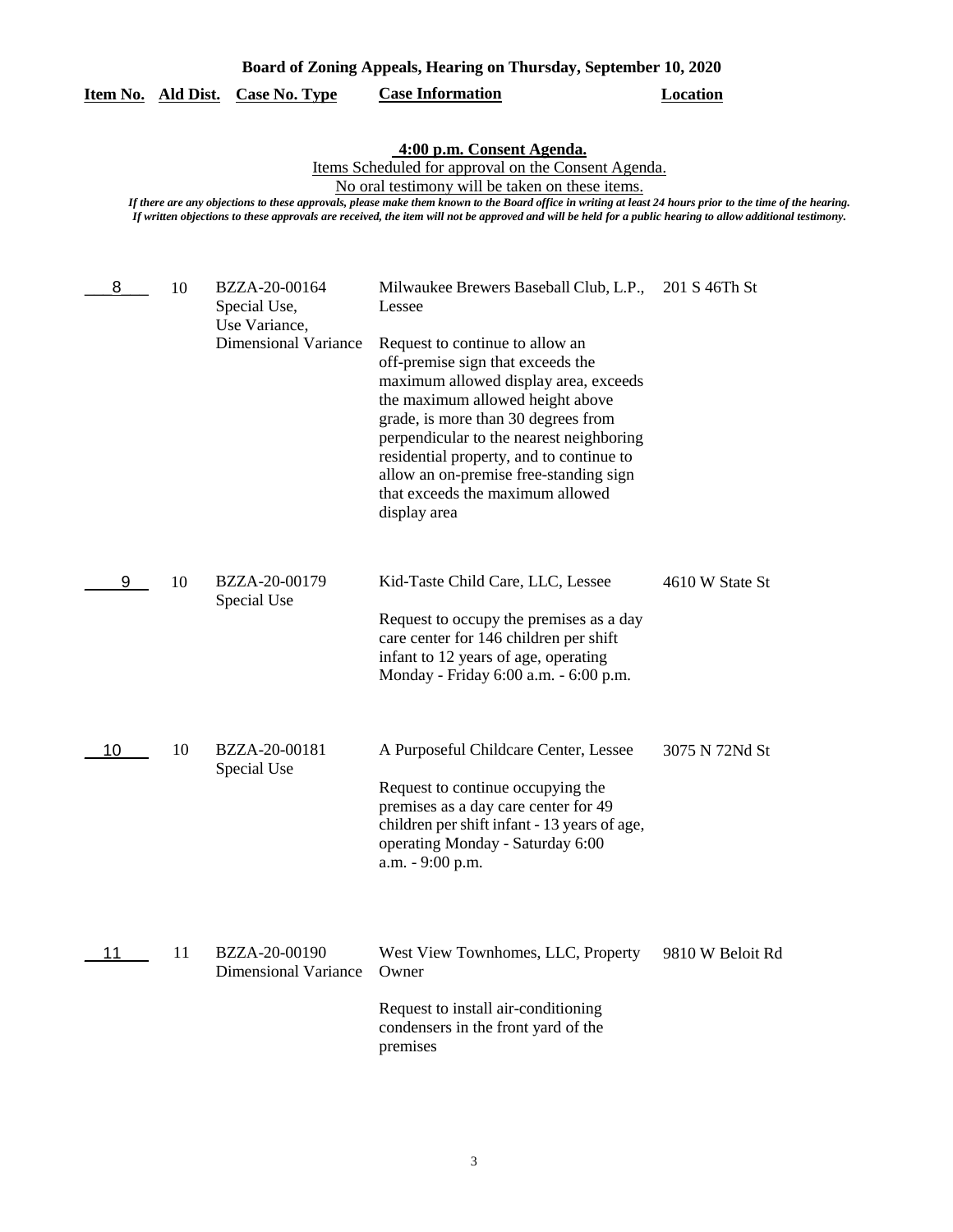|  | Board of Zoning Appeals, Hearing on Thursday, September 10, 2020 |  |  |
|--|------------------------------------------------------------------|--|--|
|  |                                                                  |  |  |

|  |  | Item No. Ald Dist. Case No. Type | <b>Case Information</b> | Location |
|--|--|----------------------------------|-------------------------|----------|
|--|--|----------------------------------|-------------------------|----------|

### **4:00 p.m. Consent Agenda (continued)**

Items Scheduled for approval on the Consent Agenda.

No oral testimony will be taken on these items.

*If there are any objections to these approvals, please make them known to the Board office in writing at least 24 hours prior to the time of the hearing. If written objections to these approvals are received, the item will not be approved and will be held for a public hearing to allow additional testimony.*

| 12 | 12 | BZZA-20-00156<br>Special Use                 | La Causa, Inc., Property Owner<br>Request to continue occupying the<br>premises as an elementary school for<br>180 children grades K4 - K5 and a day<br>care center for 200 children infant - 12<br>years of age, operating Monday - Friday<br>from 5:30 a.m. - 6:00 p.m. | 809 W Greenfield Av                      |
|----|----|----------------------------------------------|---------------------------------------------------------------------------------------------------------------------------------------------------------------------------------------------------------------------------------------------------------------------------|------------------------------------------|
| 13 | 12 | BZZA-20-00192<br>Use Variance                | Sanad Enterprises, LLC, Lessee<br>Request to continue occupying the<br>premises as a motor vehicle repair<br>facility                                                                                                                                                     | 1919 S 13Th St                           |
| 14 | 12 | BZZA-20-00193<br>Special Use                 | La Causa, Inc., Property Owner<br>Request to continue occupying the<br>premises as a social service facility                                                                                                                                                              | 804 W Greenfield Av                      |
| 15 | 14 | BZZA-20-00167<br><b>Dimensional Variance</b> | Jeffrey Bond, Property Owner<br>Request to raze the existing garage and<br>construct a new garage that exceeds the<br>maximum allowed sidewall height                                                                                                                     | 2911 S Wentworth Av                      |
| 16 | 15 | BZZA-20-00172<br><b>Dimensional Variance</b> | Royal Capitol Group, Prospective Buyer<br>Request to construct a new multi-family<br>dwelling (permitted) that exceeds the<br>maximum allowed side street setback                                                                                                         | 2442 N 20Th St<br>AKA 1908 W Meinecke Av |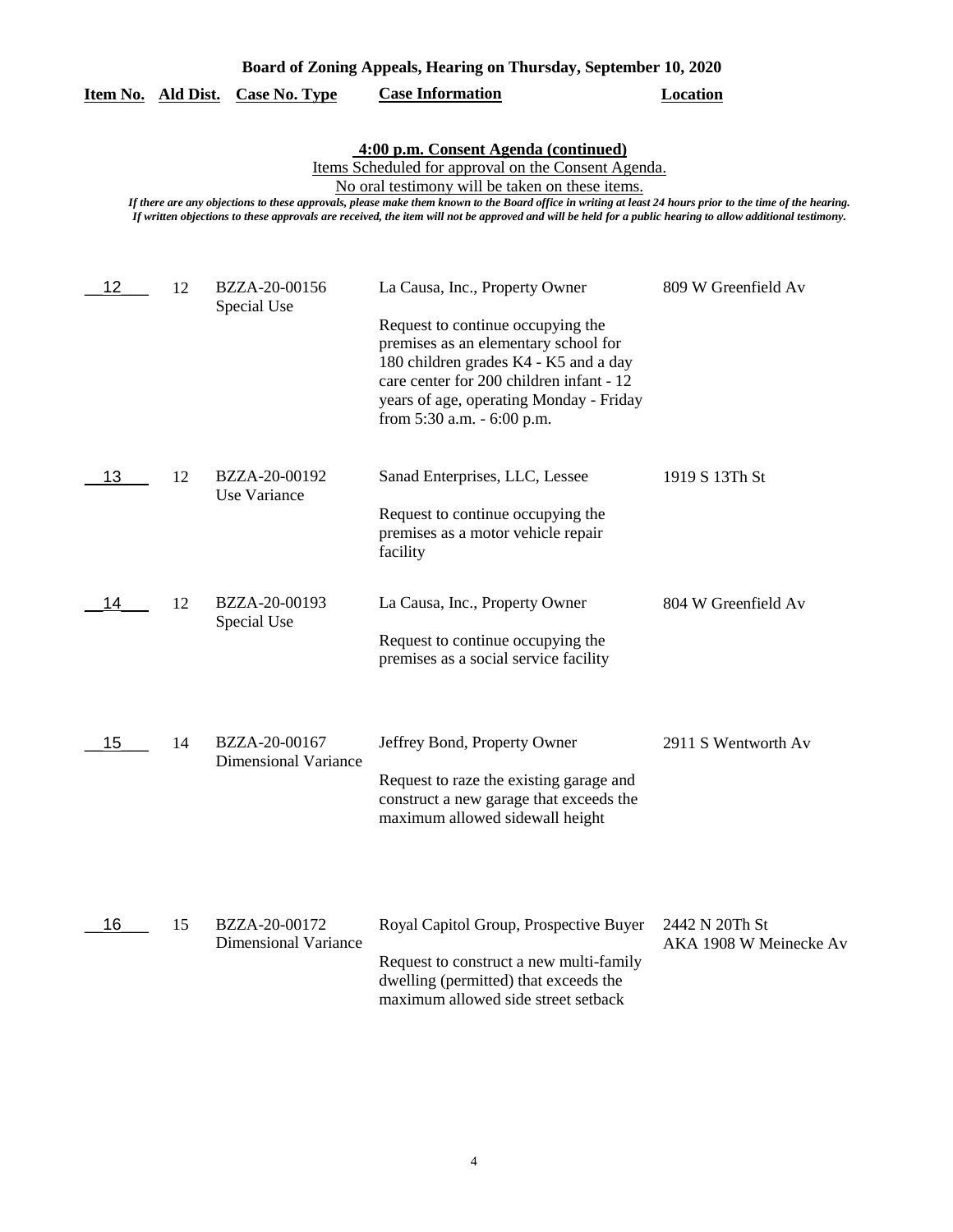|                                                                                                                                                                                                                                                                                                                                                                                                                                                               |                | <u>Item No. Ald Dist. Case No. Type</u> | <b>Case Information</b>                                                                                                                                      | <b>Location</b>                              |  |  |
|---------------------------------------------------------------------------------------------------------------------------------------------------------------------------------------------------------------------------------------------------------------------------------------------------------------------------------------------------------------------------------------------------------------------------------------------------------------|----------------|-----------------------------------------|--------------------------------------------------------------------------------------------------------------------------------------------------------------|----------------------------------------------|--|--|
| 4:00 p.m. Consent Agenda.<br>Items Scheduled for approval on the Consent Agenda.<br>No oral testimony will be taken on these items.<br>If there are any objections to these approvals, please make them known to the Board office in writing at least 24 hours prior to the time of the hearing.<br>If written objections to these approvals are received, the item will not be approved and will be held for a public hearing to allow additional testimony. |                |                                         |                                                                                                                                                              |                                              |  |  |
| 17                                                                                                                                                                                                                                                                                                                                                                                                                                                            | 2              | BZZA-20-00171<br>Special Use            | Money Talks Auto Sales, LLC, Lessee<br>Request to continue occupying the<br>premises as a light motor vehicle sales<br>facility                              | 6502 W Fond Du Lac Av                        |  |  |
| 18                                                                                                                                                                                                                                                                                                                                                                                                                                                            | 4              | BZZA-20-00184<br>Special Use            | Interstate Parking Company, LLC,<br>Lessee<br>Request to continue occupying the<br>premises as a principal use parking lot<br>(this is a new operator)       | 508 N Plankinton Av<br>AKA 105 W Michigan Av |  |  |
| 19                                                                                                                                                                                                                                                                                                                                                                                                                                                            | $\overline{4}$ | BZZA-20-00185<br>Special Use            | Interstate Parking Company, LLC,<br>Lessee<br>Request to continue occupying the<br>premises as a principal use parking<br>structure (this is a new operator) | 111 W Michigan St                            |  |  |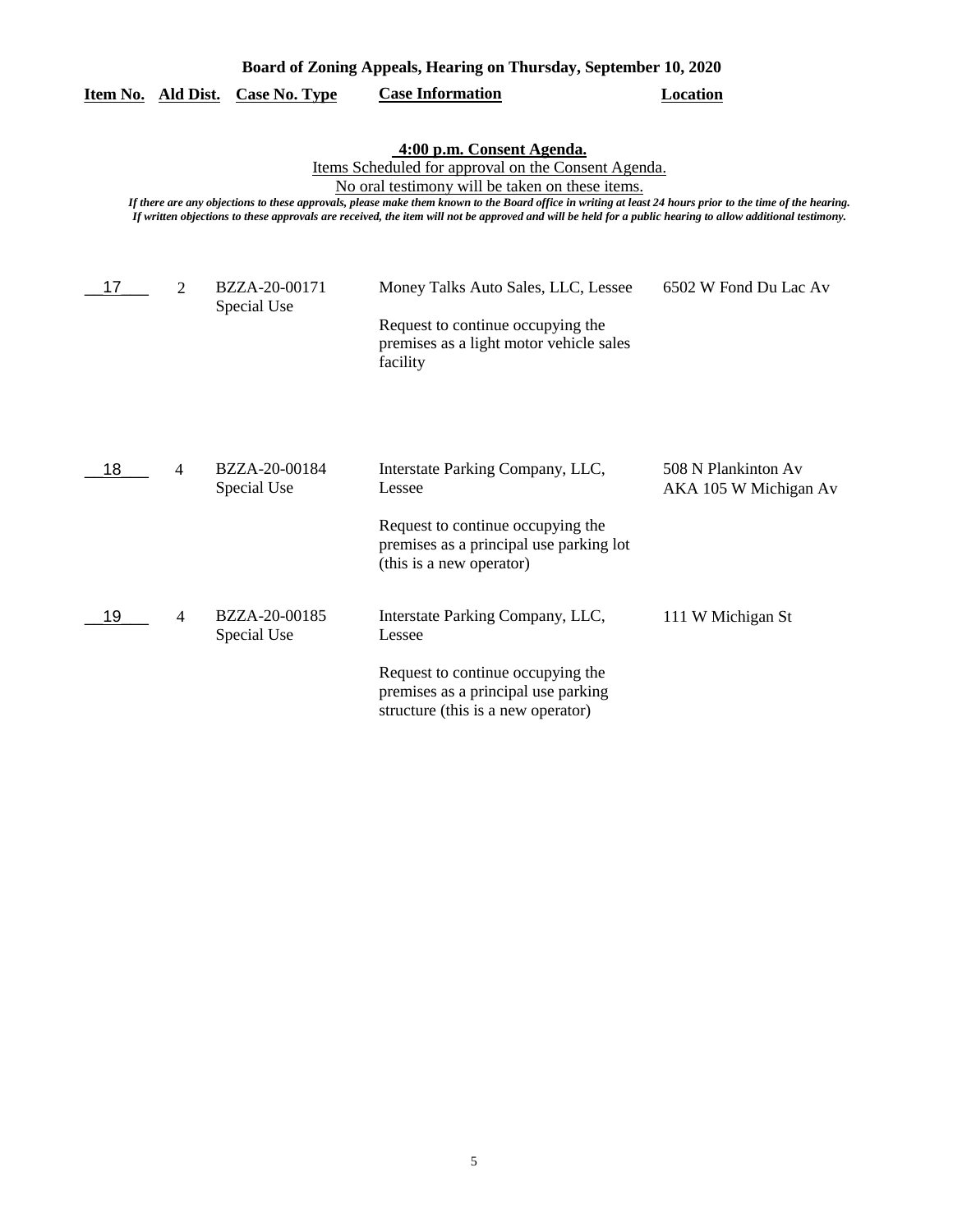| Board of Zoning Appeals, Hearing on Thursday, September 10, 2020 |                    |                                         |                                                                                                                                                                                                                                                                                                                                                                |                    |
|------------------------------------------------------------------|--------------------|-----------------------------------------|----------------------------------------------------------------------------------------------------------------------------------------------------------------------------------------------------------------------------------------------------------------------------------------------------------------------------------------------------------------|--------------------|
|                                                                  | Item No. Ald Dist. | <b>Case No. Type</b>                    | <b>Case Information</b>                                                                                                                                                                                                                                                                                                                                        | Location           |
|                                                                  |                    |                                         | 4:00 p.m. Administrative Review.<br>Items Scheduled for consideration and action by the Board in Administrative Review.<br>No oral testimony will be taken on these items.                                                                                                                                                                                     |                    |
| 20                                                               | 6                  | <b>BZAP-19-00003</b><br>Appeal of Order | Earl Grunewald, Property Owner<br>Request to appeal an order from the<br>Department of Neighborhood Services<br>stating that all areas used for the parking<br>of motor vehicles or trailers or light or<br>heavy motor vehicle storage shall have<br>paved or approved surfaces and that the<br>premises is being occupied as an outdoor<br>salvage operation | 4117 N Richards St |

### **4:30 p.m. Public Hearings.**

| 21  | 6 | BZZA-20-00159<br>Dimensional Variance | American Family Insurance, Property<br>Owner                                                                                                                                                                    | 1319 N Martin L King Jr Dr |
|-----|---|---------------------------------------|-----------------------------------------------------------------------------------------------------------------------------------------------------------------------------------------------------------------|----------------------------|
|     |   |                                       | Request to allow three temporary banner<br>signs that exceed the maximum allowed<br>display area, maximum allowed duration<br>of display time, and the maximum<br>allowed quantity of temporary banner<br>signs |                            |
| -22 | 6 | BZZA-20-00166<br>Special Use          | Maria Abadie, Property Owner                                                                                                                                                                                    | 629 E Keefe Av             |
|     |   |                                       | Request to occupy a portion of the<br>premises as an assembly hall                                                                                                                                              |                            |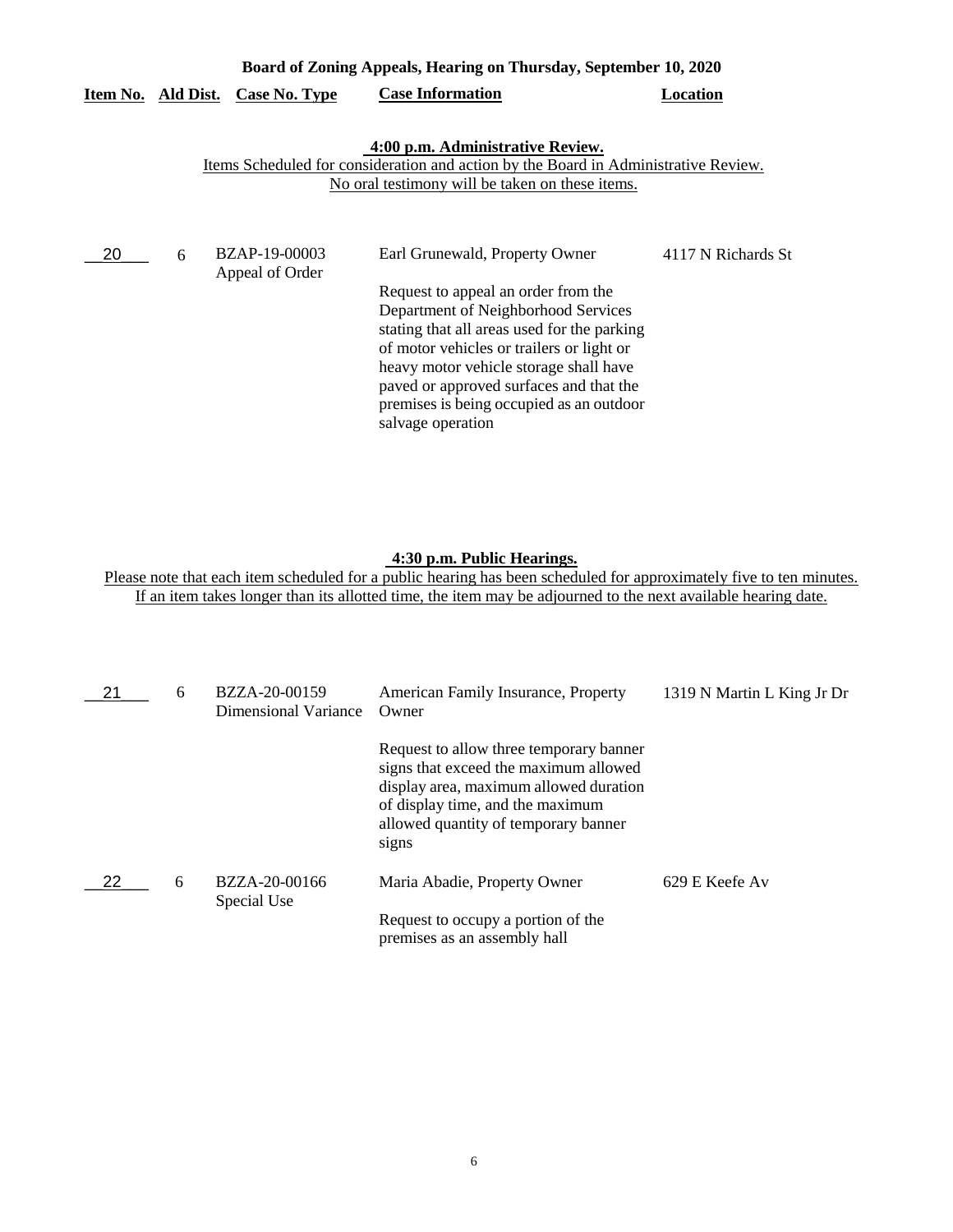| Board of Zoning Appeals, Hearing on Thursday, September 10, 2020 |                |                                                              |                                                                                                                                                                                                                                                                               |                       |
|------------------------------------------------------------------|----------------|--------------------------------------------------------------|-------------------------------------------------------------------------------------------------------------------------------------------------------------------------------------------------------------------------------------------------------------------------------|-----------------------|
| Item No. Ald Dist.                                               |                | <b>Case No. Type</b>                                         | <b>Case Information</b>                                                                                                                                                                                                                                                       | Location              |
|                                                                  |                |                                                              | 4:30 p.m. Public Hearings (continued)<br>Please note that each item scheduled for a public hearing has been scheduled for approximately five to ten minutes.<br>If an item takes longer than its allotted time, the item may be adjourned to the next available hearing date. |                       |
| 23                                                               | 7              | BZZA-19-00462<br>Special Use,<br><b>Dimensional Variance</b> | Divine Hands Sales and Service, LLC,<br>Lessee<br>Request to occupy the premises as a light<br>motor vehicle sales facility, repair<br>facility, and car wash that does not meet<br>the minimum required landscaping                                                          | 5507 W Hampton Av     |
| 24                                                               | $\overline{7}$ | BZZA-20-00005<br>Special Use                                 | Amazing Mays Child Care, LLC,<br>Property Owner<br>Request to occupy the premises as a day<br>care center for 115 children per shift<br>infant - 13 years of age, operating<br>Monday - Saturday 5:00 a.m. - midnight                                                         | 4850 W Fond Du Lac Av |
| 25                                                               | 8              | BZZA-20-00154<br>Special Use                                 | MKE Child Care, Inc., Lessee<br>Request to occupy a portion of the<br>premises as a day care center for 70<br>children per shift infant - 12 years of age,<br>operating Monday - Friday 5:30<br>a.m. - 6:00 p.m.                                                              | 2727 W Cleveland Av   |

#### **5:00 p.m. Public Hearings.**

| 26 | BZZA-20-00037<br>Dimensional Variance | Outdoor Lighting Construction Co., Inc.,<br><b>Property Owner</b>                                                                                 | 8628 W Calumet Rd |
|----|---------------------------------------|---------------------------------------------------------------------------------------------------------------------------------------------------|-------------------|
|    |                                       | Request to occupy a portion of the<br>premises as an outdoor storage facility<br>(permitted) that does not meet the<br>minimum required screening |                   |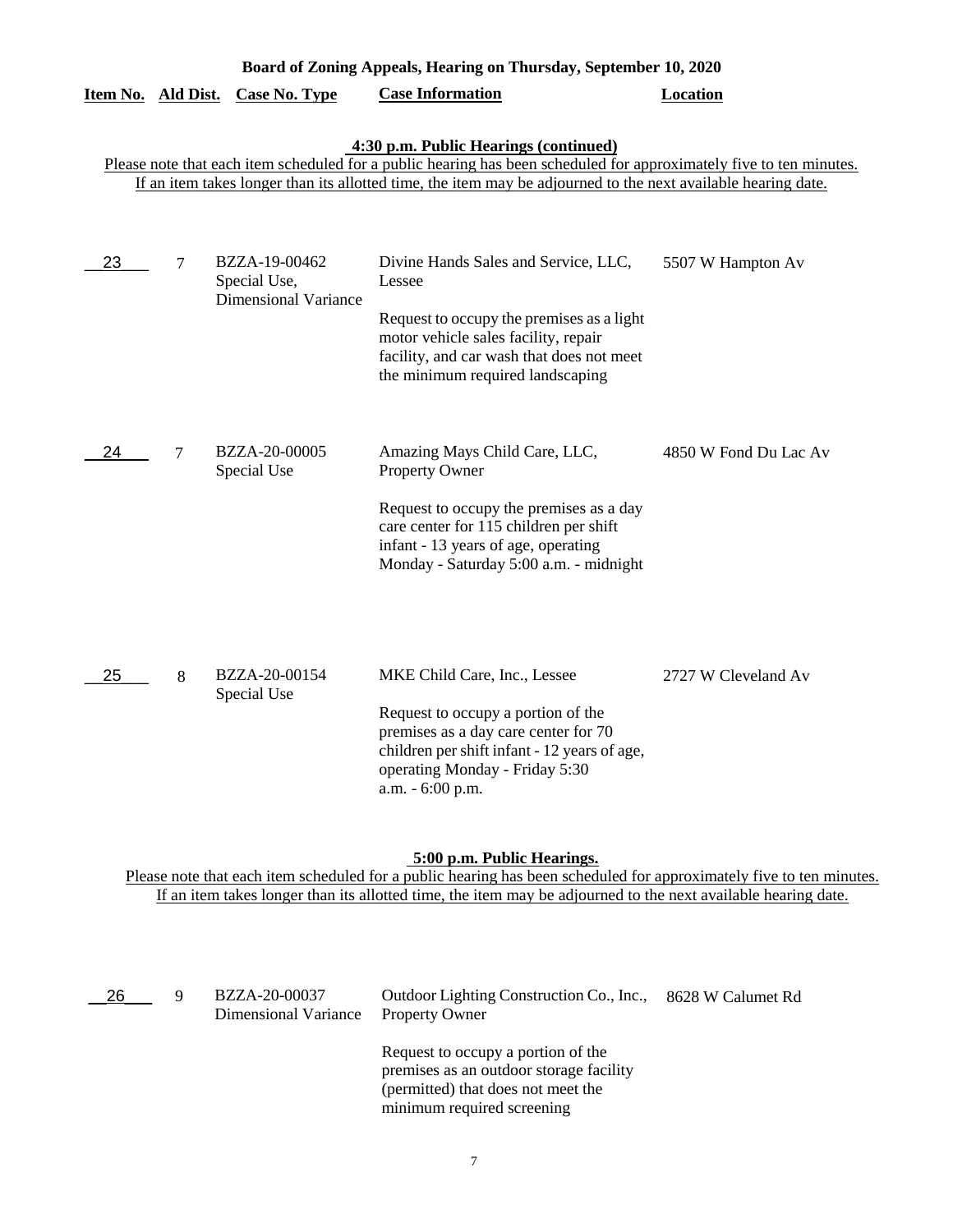# **Item No. Ald Dist. Case No. Type Case Information Location**

# **5:00 p.m. Public Hearings (continued)**

Please note that each item scheduled for a public hearing has been scheduled for approximately five to ten minutes. If an item takes longer than its allotted time, the item may be adjourned to the next available hearing date.

| 27 | 9  | BZZA-20-00140<br>Special Use | Willow Creek Residential Care, Lessee<br>Request to occupy the premises as a<br>community living arrangement for 24<br>occupants                                                                                          | 8726 W Mill Rd    |
|----|----|------------------------------|---------------------------------------------------------------------------------------------------------------------------------------------------------------------------------------------------------------------------|-------------------|
| 28 | 10 | BZZA-20-00071<br>Special Use | Carter Christian Academy, Lessee<br>Request to occupy a portion of the<br>premises (basement) as an elementary<br>school                                                                                                  | 5310 W North Av   |
| 29 | 10 | BZZA-20-00128<br>Special Use | Kasey's Funland Childcare, LLC,<br>Prospective Buyer<br>Request to occupy the premises as a day<br>care center for 48 children per shift<br>infant - 13 years of age, operating<br>Monday - Friday 7:00 a.m. - 11:00 p.m. | 7101 W Capitol Dr |
| 30 | 10 | BZZA-20-00146<br>Special Use | North Avenue Market, LLC, Prospective<br><b>Buyer</b><br>Request to occupy the premises as a<br>restaurant with a drive-through facility                                                                                  | 5900 W North Av   |

# **5:30 p.m. Public Hearings.**

| 31 | 10 | BZZA-20-00165<br>Special Use | Harold & Son's Detail Shop, LLC,<br>Lessee                                                                                                                                                     | 7009 W Capitol Dr |
|----|----|------------------------------|------------------------------------------------------------------------------------------------------------------------------------------------------------------------------------------------|-------------------|
|    |    |                              | Request to continue occupying a portion<br>of the premises as a hand car wash (this<br>is a new operator)                                                                                      |                   |
| 32 | 10 | BZZA-20-00170<br>Special Use | Tiny Green Trees, Inc., Lessee                                                                                                                                                                 | 921 N 49Th St     |
|    |    |                              | Request to occupy the premises as a day<br>care center for 150 children per shift<br>infant to 10 years of age, operating<br>Monday - Friday 7:00 a.m. - 6:30 p.m.<br>(this is a new operator) |                   |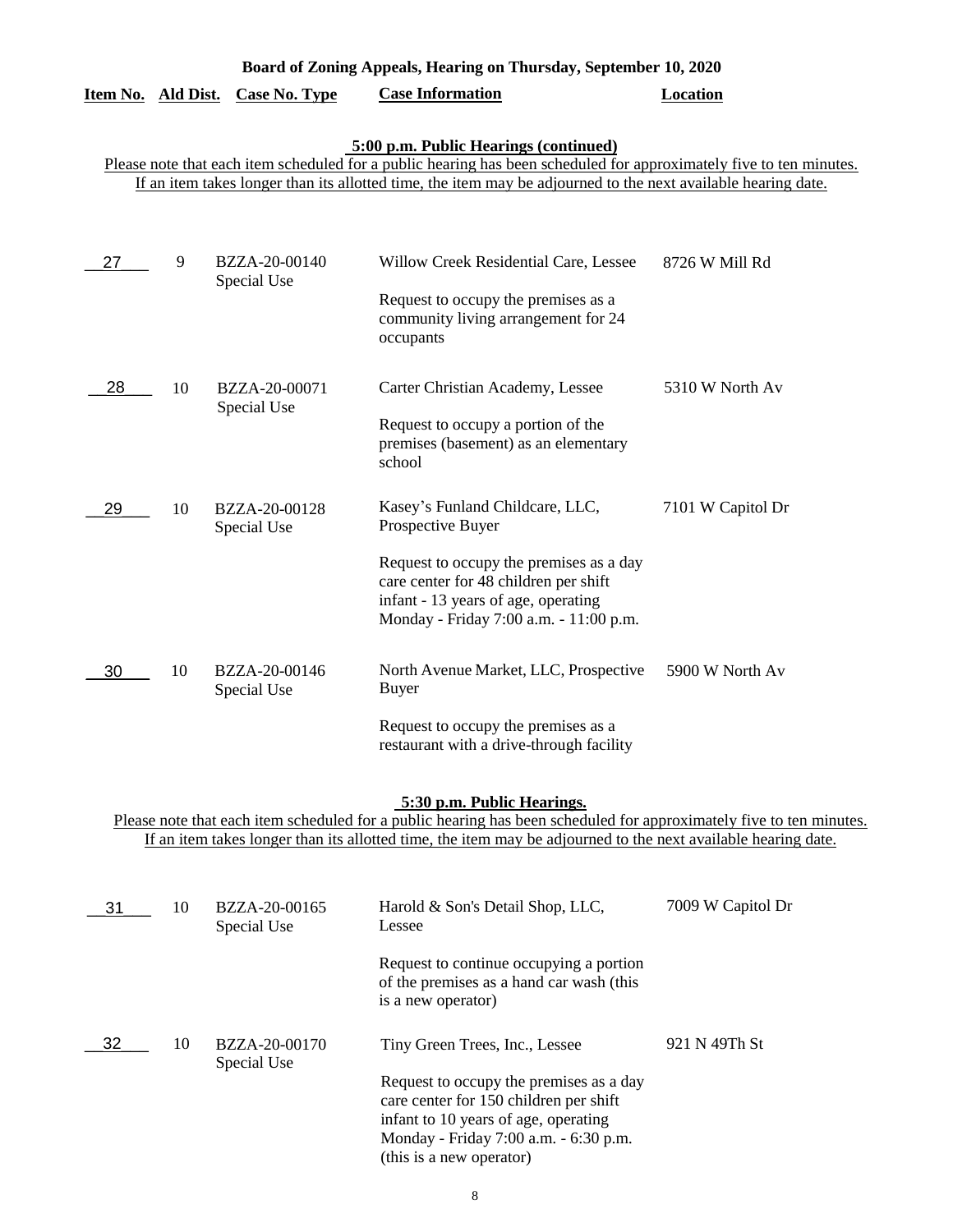| Board of Zoning Appeals, Hearing on Thursday, September 10, 2020 |    |                              |                                                                                                                                                                                                                                                                               |                    |  |  |
|------------------------------------------------------------------|----|------------------------------|-------------------------------------------------------------------------------------------------------------------------------------------------------------------------------------------------------------------------------------------------------------------------------|--------------------|--|--|
| Item No. Ald Dist.                                               |    | <b>Case No. Type</b>         | <b>Case Information</b>                                                                                                                                                                                                                                                       | <b>Location</b>    |  |  |
|                                                                  |    |                              | 5:30 p.m. Public Hearings (continued)<br>Please note that each item scheduled for a public hearing has been scheduled for approximately five to ten minutes.<br>If an item takes longer than its allotted time, the item may be adjourned to the next available hearing date. |                    |  |  |
| 33                                                               | 10 | BZZA-20-00175<br>Special Use | Capitol Heights Learning Center, LLC,<br>Property Owner<br>Request to continue occupying the<br>premises as a day care center for 30<br>children per shift infant - 13 years of age,<br>operating Monday - Friday 6:00<br>a.m. - 6:00 p.m.                                    | 5814 W Burleigh St |  |  |
| 34                                                               | 10 | BZZA-20-00189<br>Special Use | Sunbusters, LLC, Lessee<br>Request to occupy a portion of the<br>premises as a light motor vehicle repair<br>facility                                                                                                                                                         | 665 S 72Nd St      |  |  |
| 35                                                               | 12 | BZZA-20-00006<br>Special Use | MC Autobody, LLC, Lessee<br>Request to add an outdoor salvage<br>operation and continue occupying a<br>portion of the premises as a light motor<br>vehicle repair facility and light motor<br>vehicle body shop (this is a new<br>operator)                                   | 1711 W Pierce St   |  |  |

# **6:00 p.m. Public Hearings.**

| 36 | 12 | BZZA-20-00129<br>Use Variance         | Findley Foundation, Inc., Lessee                                            | 530 S 11Th St 300 |
|----|----|---------------------------------------|-----------------------------------------------------------------------------|-------------------|
|    |    |                                       | Request to occupy a portion of the<br>premises as a social service facility |                   |
| 37 | 12 | BZZA-20-00173                         | National Block, LLC, Property Owner                                         | 425 W National Av |
|    |    | Special Use                           | Request to occupy a portion of the<br>premises as an assembly hall          |                   |
| 38 | 12 | BZZA-20-00176<br>Dimensional Variance | Marcos Ramos-Garcia, Property Owner                                         | 1748 S 3Rd St     |
|    |    |                                       | Request to construct a residential garage.<br>using shipping containers     |                   |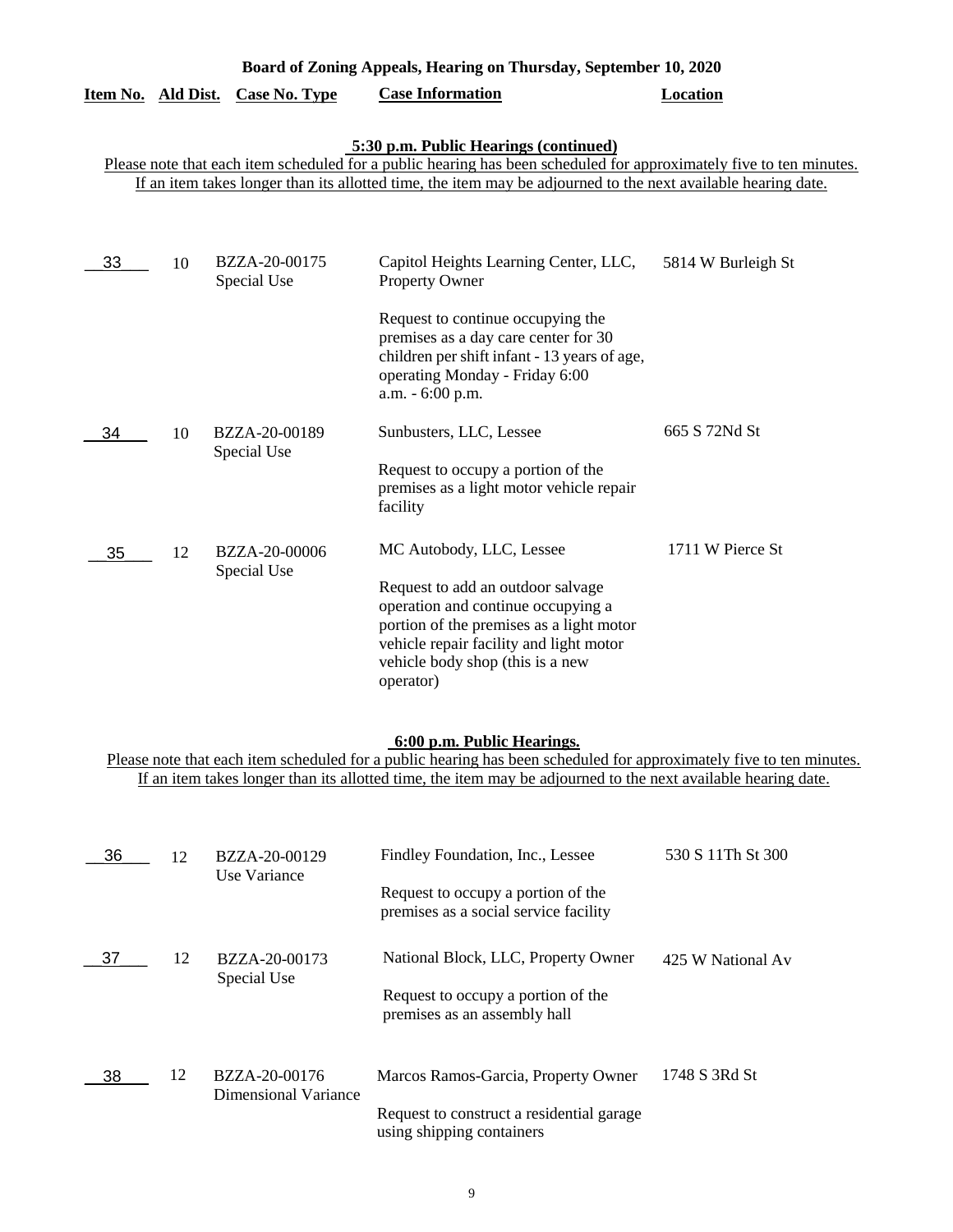| Board of Zoning Appeals, Hearing on Thursday, September 10, 2020                                                                                                                                                                                                              |    |                              |                                                                                                                                                                                                                            |                |  |  |
|-------------------------------------------------------------------------------------------------------------------------------------------------------------------------------------------------------------------------------------------------------------------------------|----|------------------------------|----------------------------------------------------------------------------------------------------------------------------------------------------------------------------------------------------------------------------|----------------|--|--|
| Item No. Ald Dist.                                                                                                                                                                                                                                                            |    | <b>Case No. Type</b>         | <b>Case Information</b>                                                                                                                                                                                                    | Location       |  |  |
| 6:00 p.m. Public Hearings (continued)<br>Please note that each item scheduled for a public hearing has been scheduled for approximately five to ten minutes.<br>If an item takes longer than its allotted time, the item may be adjourned to the next available hearing date. |    |                              |                                                                                                                                                                                                                            |                |  |  |
| 39                                                                                                                                                                                                                                                                            | 13 | BZZA-20-00131<br>Special Use | <b>Sixteenth Street Community Health</b><br>Centers, Inc., Property Owner<br>Request to occupy the premises as a<br>principal use parking lot (to be used in<br>conjunction with the health clinic at<br>4570 S. 27th St.) | 4560 S 27Th St |  |  |
| 40                                                                                                                                                                                                                                                                            | 13 | BZZA-20-00132<br>Special Use | <b>Sixteenth Street Community Health</b><br>Centers, Inc., Property Owner<br>Request to continue occupying the<br>premises as a health clinic                                                                              | 4570 S 27Th St |  |  |

## **6:30 p.m. Public Hearings.**

| 41  | 14 | BZZA-20-00198<br>Use Variance | Kinsella Irish Dance, Lessee                                                                                           | 445 W Oklahoma Av |
|-----|----|-------------------------------|------------------------------------------------------------------------------------------------------------------------|-------------------|
|     |    |                               | Request to occupy a portion of the<br>premises as a personal instruction school<br>(dance studio)                      |                   |
| -42 | 14 | BZZA-20-00208<br>Special Use  | Jackrabbit Greens, LLC, Lessee<br>Request to occupy a portion of the<br>premises as a commercial farming<br>enterprise | 514 E Potter Av   |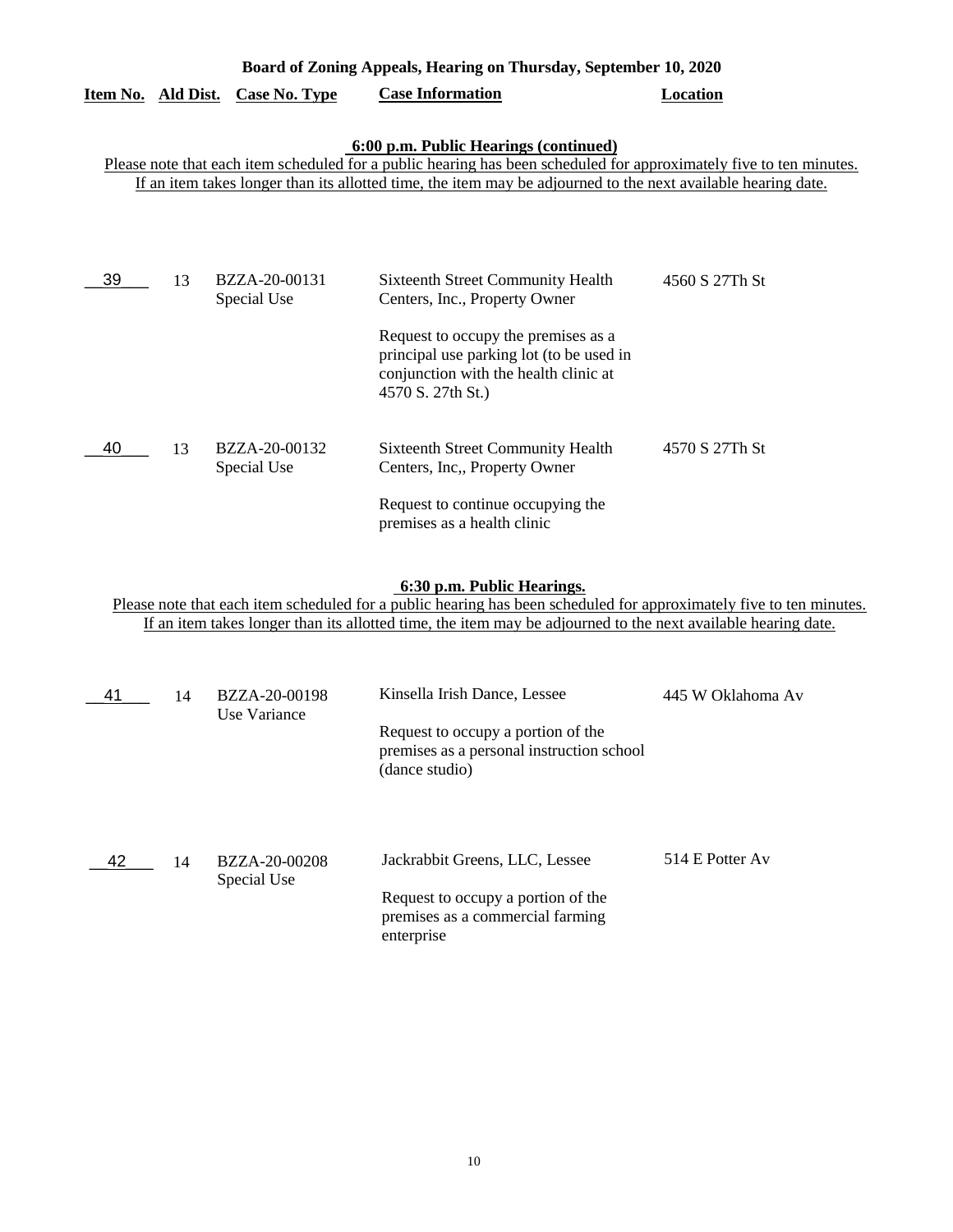|                    | Board of Zoning Appeals, Hearing on Thursday, September 10, 2020 |                              |                                                                                                                                                                                                                                                                                                                                                                                                                                       |                   |  |  |
|--------------------|------------------------------------------------------------------|------------------------------|---------------------------------------------------------------------------------------------------------------------------------------------------------------------------------------------------------------------------------------------------------------------------------------------------------------------------------------------------------------------------------------------------------------------------------------|-------------------|--|--|
| Item No. Ald Dist. |                                                                  | <b>Case No. Type</b>         | <b>Case Information</b>                                                                                                                                                                                                                                                                                                                                                                                                               | <b>Location</b>   |  |  |
|                    |                                                                  |                              | 6:30 p.m. Public Hearings (continued)<br>Please note that each item scheduled for a public hearing has been scheduled for approximately five to ten minutes.<br>If an item takes longer than its allotted time, the item may be adjourned to the next available hearing date.                                                                                                                                                         |                   |  |  |
| 43                 | 15                                                               | BZZA-20-00158<br>Special Use | Little Achievers Family Daycare, Lessee<br>Request to increase the hours and days of<br>operation from Monday - Friday 6:00<br>a.m. - 11:30 p.m. to 24 hours<br>Monday - Sunday, reduce the number of<br>children from 40 per shift to 30 children<br>1st and 2nd shift and 20 children 3rd<br>shift, and continue occupying the<br>premises as a day care center for children<br>infant -12 years of age (this is a new<br>operator) | 3732 W Lisbon Av  |  |  |
| 44                 | 15                                                               | BZZA-20-00168<br>Special Use | One Stop Auto Sales & Tires, LLC,<br>Lessee<br>Request to continue occupying the<br>premises as a light motor vehicle sales<br>and repair facility (this is a new operator)                                                                                                                                                                                                                                                           | 3230 W Lisbon Av  |  |  |
| 45                 | 1                                                                | BZZA-20-00107<br>Special Use | Motor Kings, LLC, Lessee<br>Request to occupy the premises as a light<br>motor vehicle sales and repair facility                                                                                                                                                                                                                                                                                                                      | 3903 W Villard Av |  |  |
| 46                 | 2                                                                | BZZA-20-00196<br>Special Use | AJA Enterprise, LLC,<br>Request to occupy a portion of the<br>premises as a social service facility                                                                                                                                                                                                                                                                                                                                   | 6643 W Mill Rd    |  |  |